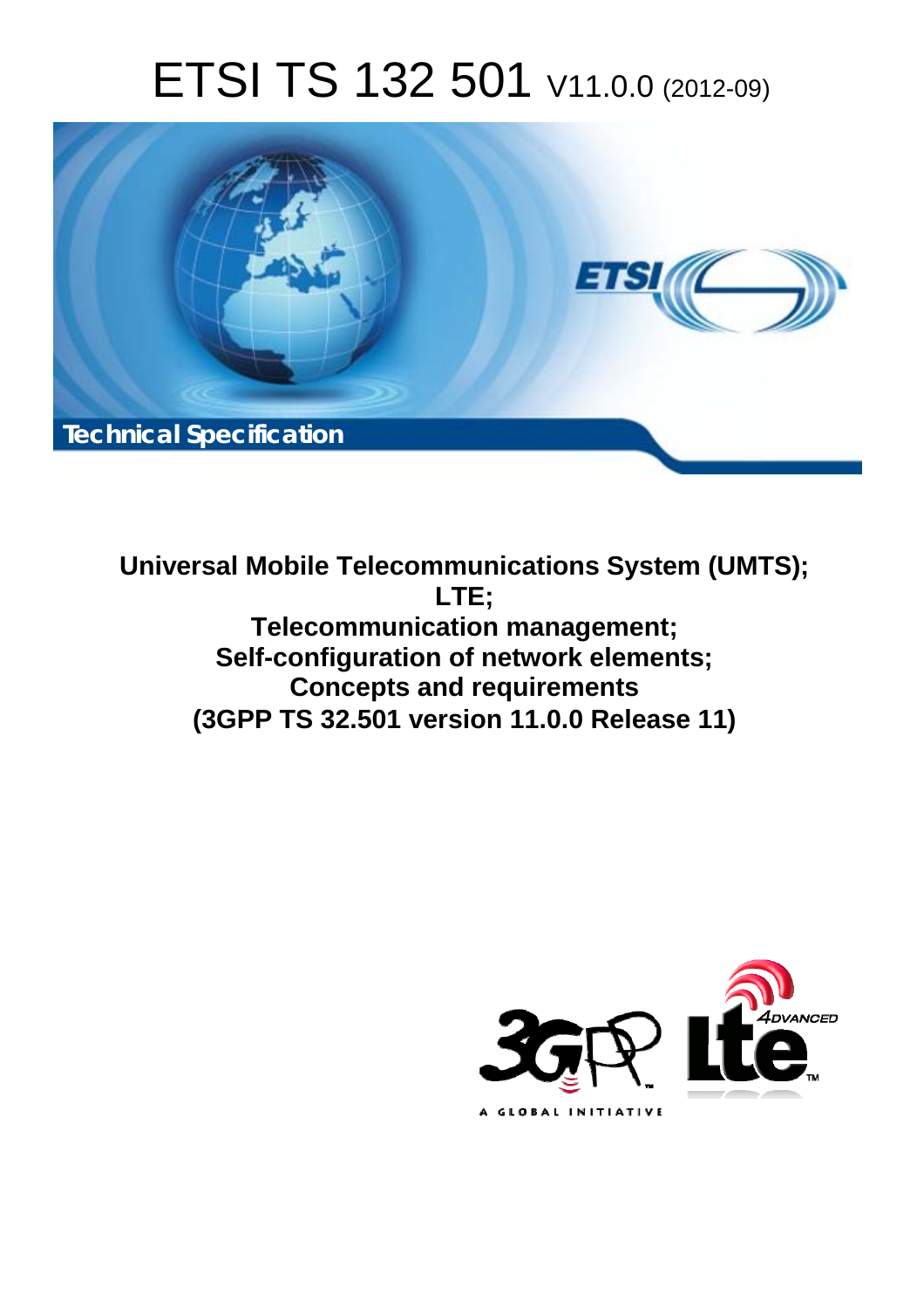Reference RTS/TSGS-0532501vb00

> Keywords LTE,UMTS

#### *ETSI*

#### 650 Route des Lucioles F-06921 Sophia Antipolis Cedex - FRANCE

Tel.: +33 4 92 94 42 00 Fax: +33 4 93 65 47 16

Siret N° 348 623 562 00017 - NAF 742 C Association à but non lucratif enregistrée à la Sous-Préfecture de Grasse (06) N° 7803/88

#### *Important notice*

Individual copies of the present document can be downloaded from: [http://www.etsi.org](http://www.etsi.org/)

The present document may be made available in more than one electronic version or in print. In any case of existing or perceived difference in contents between such versions, the reference version is the Portable Document Format (PDF). In case of dispute, the reference shall be the printing on ETSI printers of the PDF version kept on a specific network drive within ETSI Secretariat.

Users of the present document should be aware that the document may be subject to revision or change of status. Information on the current status of this and other ETSI documents is available at <http://portal.etsi.org/tb/status/status.asp>

If you find errors in the present document, please send your comment to one of the following services: [http://portal.etsi.org/chaircor/ETSI\\_support.asp](http://portal.etsi.org/chaircor/ETSI_support.asp)

#### *Copyright Notification*

No part may be reproduced except as authorized by written permission. The copyright and the foregoing restriction extend to reproduction in all media.

> © European Telecommunications Standards Institute 2012. All rights reserved.

DECT<sup>™</sup>, PLUGTESTS<sup>™</sup>, UMTS<sup>™</sup> and the ETSI logo are Trade Marks of ETSI registered for the benefit of its Members. **3GPP**TM and **LTE**™ are Trade Marks of ETSI registered for the benefit of its Members and of the 3GPP Organizational Partners.

**GSM**® and the GSM logo are Trade Marks registered and owned by the GSM Association.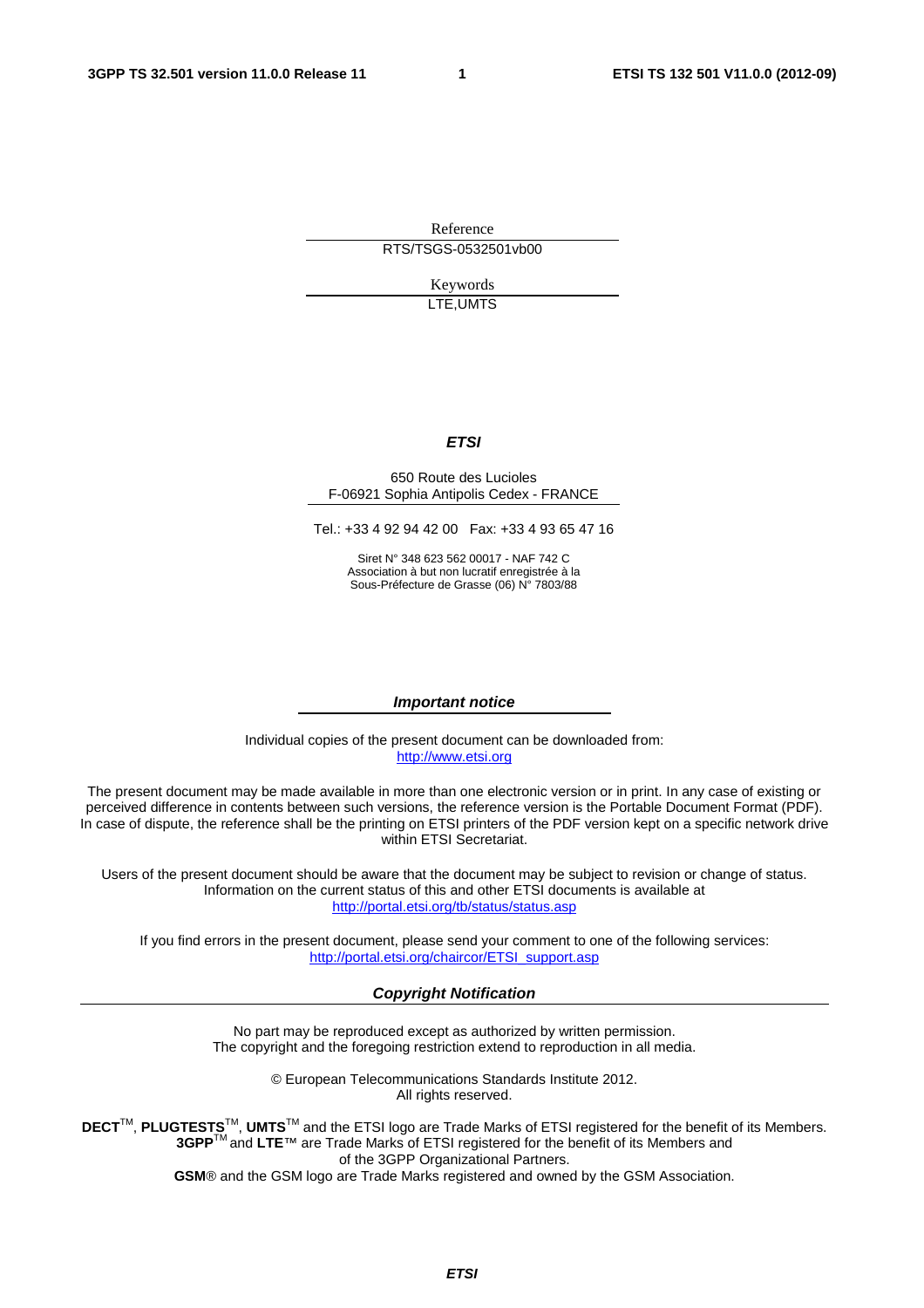# Intellectual Property Rights

IPRs essential or potentially essential to the present document may have been declared to ETSI. The information pertaining to these essential IPRs, if any, is publicly available for **ETSI members and non-members**, and can be found in ETSI SR 000 314: *"Intellectual Property Rights (IPRs); Essential, or potentially Essential, IPRs notified to ETSI in respect of ETSI standards"*, which is available from the ETSI Secretariat. Latest updates are available on the ETSI Web server ([http://ipr.etsi.org\)](http://webapp.etsi.org/IPR/home.asp).

Pursuant to the ETSI IPR Policy, no investigation, including IPR searches, has been carried out by ETSI. No guarantee can be given as to the existence of other IPRs not referenced in ETSI SR 000 314 (or the updates on the ETSI Web server) which are, or may be, or may become, essential to the present document.

# Foreword

This Technical Specification (TS) has been produced by ETSI 3rd Generation Partnership Project (3GPP).

The present document may refer to technical specifications or reports using their 3GPP identities, UMTS identities or GSM identities. These should be interpreted as being references to the corresponding ETSI deliverables.

The cross reference between GSM, UMTS, 3GPP and ETSI identities can be found under [http://webapp.etsi.org/key/queryform.asp.](http://webapp.etsi.org/key/queryform.asp)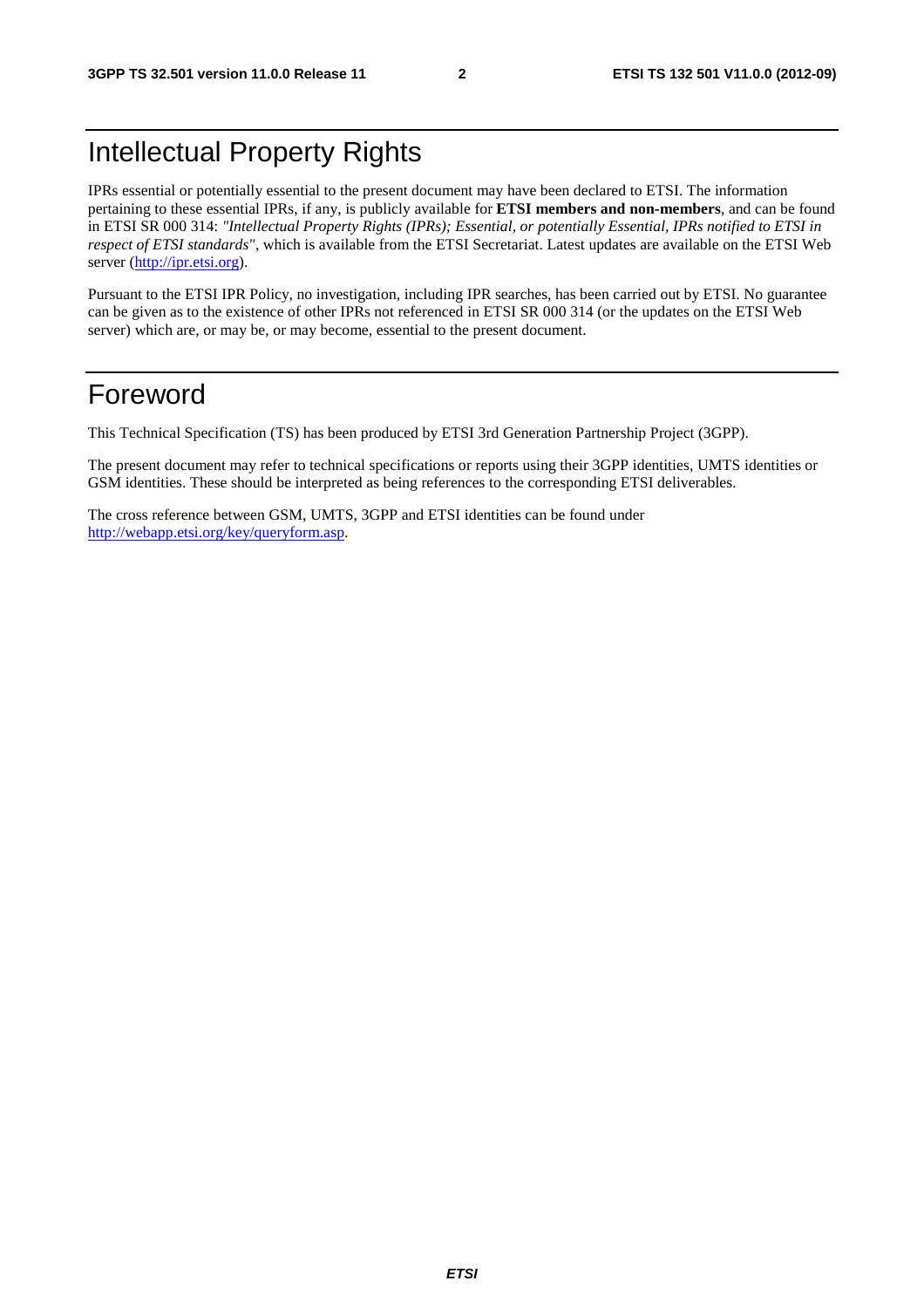$\mathbf{3}$ 

# Contents

| 1         |                                                                                  |  |  |  |  |  |
|-----------|----------------------------------------------------------------------------------|--|--|--|--|--|
| 2         |                                                                                  |  |  |  |  |  |
| 3         |                                                                                  |  |  |  |  |  |
| 3.1       |                                                                                  |  |  |  |  |  |
| 3.2       |                                                                                  |  |  |  |  |  |
| 4         |                                                                                  |  |  |  |  |  |
| 4.1       |                                                                                  |  |  |  |  |  |
| 4.1.1     |                                                                                  |  |  |  |  |  |
| 4.1.1.1   |                                                                                  |  |  |  |  |  |
| 4.1.1.2   |                                                                                  |  |  |  |  |  |
| 4.1.1.3   |                                                                                  |  |  |  |  |  |
| 4.1.1.4   |                                                                                  |  |  |  |  |  |
| 4.1.1.5   |                                                                                  |  |  |  |  |  |
| 4.1.1.6   |                                                                                  |  |  |  |  |  |
| 4.1.1.6.1 |                                                                                  |  |  |  |  |  |
| 4.1.1.6.2 |                                                                                  |  |  |  |  |  |
| 4.1.1.7   |                                                                                  |  |  |  |  |  |
| 4.1.1.8   |                                                                                  |  |  |  |  |  |
| 4.1.1.9   |                                                                                  |  |  |  |  |  |
| 4.1.1.10  |                                                                                  |  |  |  |  |  |
| 4.1.1.11  |                                                                                  |  |  |  |  |  |
| 4.2       |                                                                                  |  |  |  |  |  |
| 4.2.1     |                                                                                  |  |  |  |  |  |
| 5         |                                                                                  |  |  |  |  |  |
| 5.1       |                                                                                  |  |  |  |  |  |
| 5.1.1     |                                                                                  |  |  |  |  |  |
| 5.1.2     |                                                                                  |  |  |  |  |  |
| 5.1.3     |                                                                                  |  |  |  |  |  |
| 6         |                                                                                  |  |  |  |  |  |
| 6.1       |                                                                                  |  |  |  |  |  |
| 6.2       |                                                                                  |  |  |  |  |  |
| 6.3       |                                                                                  |  |  |  |  |  |
| 6.4       |                                                                                  |  |  |  |  |  |
| 6.4.1     |                                                                                  |  |  |  |  |  |
| 6.4.1.1   | Use case radio network configuration data request, transfer and validity check10 |  |  |  |  |  |
| 6.4.2     |                                                                                  |  |  |  |  |  |
| 6.5       |                                                                                  |  |  |  |  |  |
| 6.5.1     |                                                                                  |  |  |  |  |  |
| 6.5.2     |                                                                                  |  |  |  |  |  |
| 6.5.2.1   |                                                                                  |  |  |  |  |  |
| 6.5.2.1.1 |                                                                                  |  |  |  |  |  |
| 6.5.2.1.2 |                                                                                  |  |  |  |  |  |
| 6.5.2.2   |                                                                                  |  |  |  |  |  |
| 6.5.2.3   |                                                                                  |  |  |  |  |  |
| 6.5.2.4   |                                                                                  |  |  |  |  |  |
| 6.5.2.5   |                                                                                  |  |  |  |  |  |
| 6.5.2.6   |                                                                                  |  |  |  |  |  |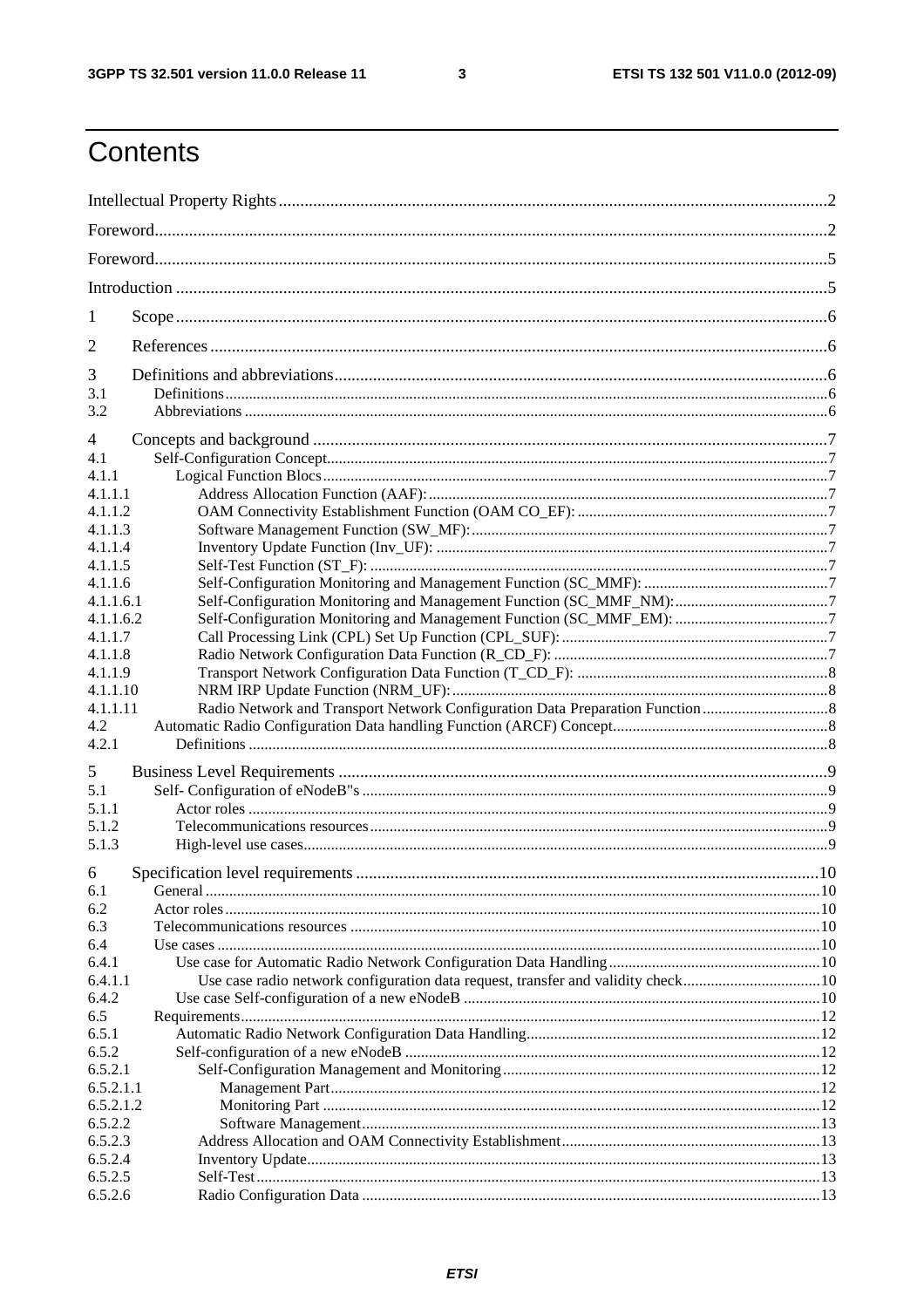$\overline{\mathbf{4}}$ 

| 7.2     |  |  |  |  |  |  |
|---------|--|--|--|--|--|--|
| 7.1     |  |  |  |  |  |  |
| 7.      |  |  |  |  |  |  |
| 6.5.2.9 |  |  |  |  |  |  |
| 6.5.2.8 |  |  |  |  |  |  |
| 6.5.2.7 |  |  |  |  |  |  |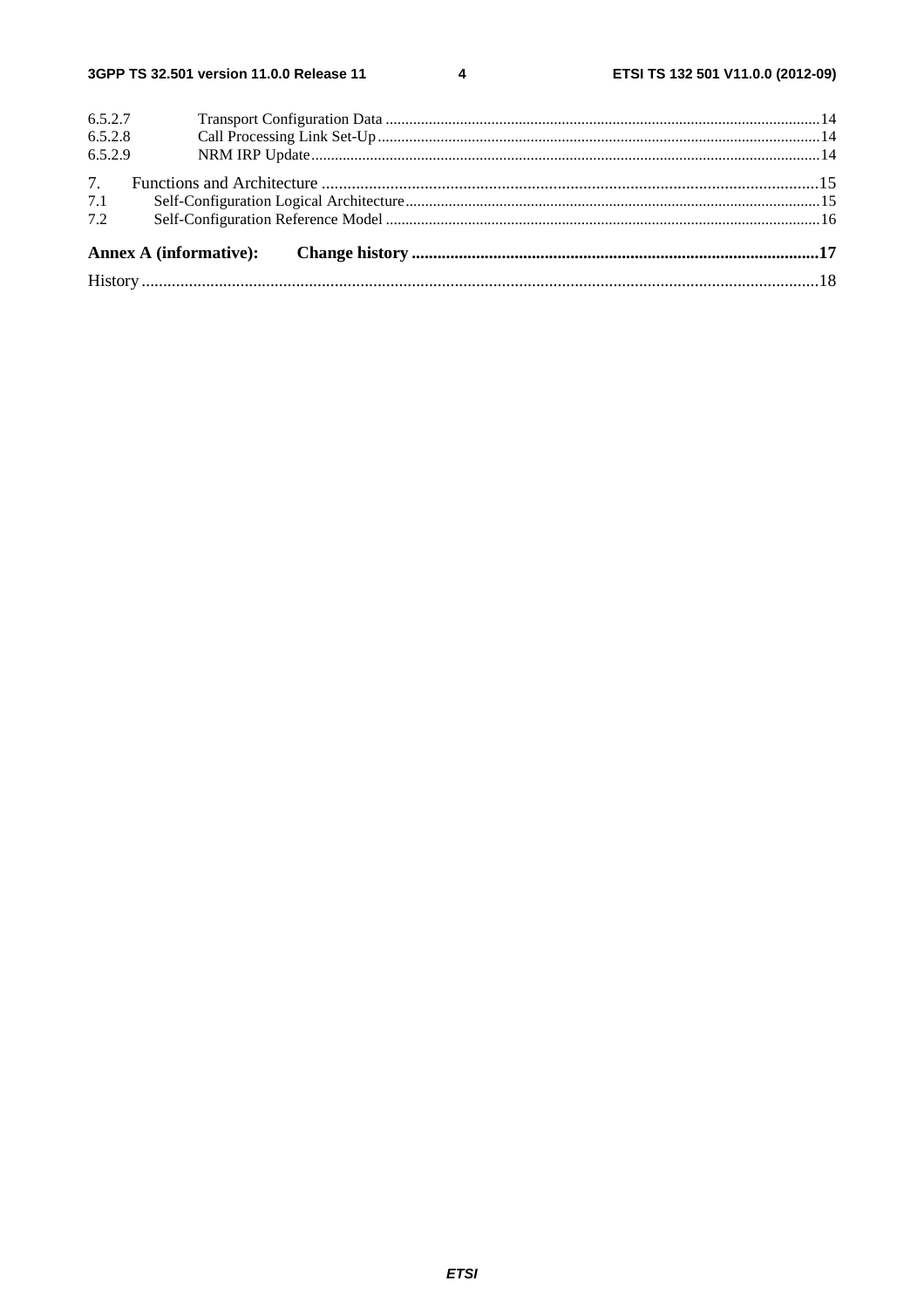# Foreword

This Technical Specification has been produced by the 3<sup>rd</sup> Generation Partnership Project (3GPP).

The contents of the present document are subject to continuing work within the TSG and may change following formal TSG approval. Should the TSG modify the contents of the present document, it will be re-released by the TSG with an identifying change of release date and an increase in version number as follows:

Version x.y.z

where:

- x the first digit:
	- 1 presented to TSG for information;
	- 2 presented to TSG for approval;
	- 3 or greater indicates TSG approved document under change control.
- y the second digit is incremented for all changes of substance, i.e. technical enhancements, corrections, updates, etc.
- z the third digit is incremented when editorial only changes have been incorporated in the document.

# Introduction

The present document is part of a TS-family covering the 3<sup>rd</sup> Generation Partnership Project Technical Specification Group Services and System Aspects, Telecommunication management; as identified below:

| 32.501: | Self-Configuration of Network Elements; Concepts and Integration Reference Point (IRP)<br><b>Requirements</b> |
|---------|---------------------------------------------------------------------------------------------------------------|
| 32.502: | Self-Configuration of Network Elements Integration Reference Point (IRP); Information Service<br>(IS)         |
| 32.506: | Self-Configuration of Network Elements Integration Reference Point (IRP); Solution Set (SS)<br>definitions    |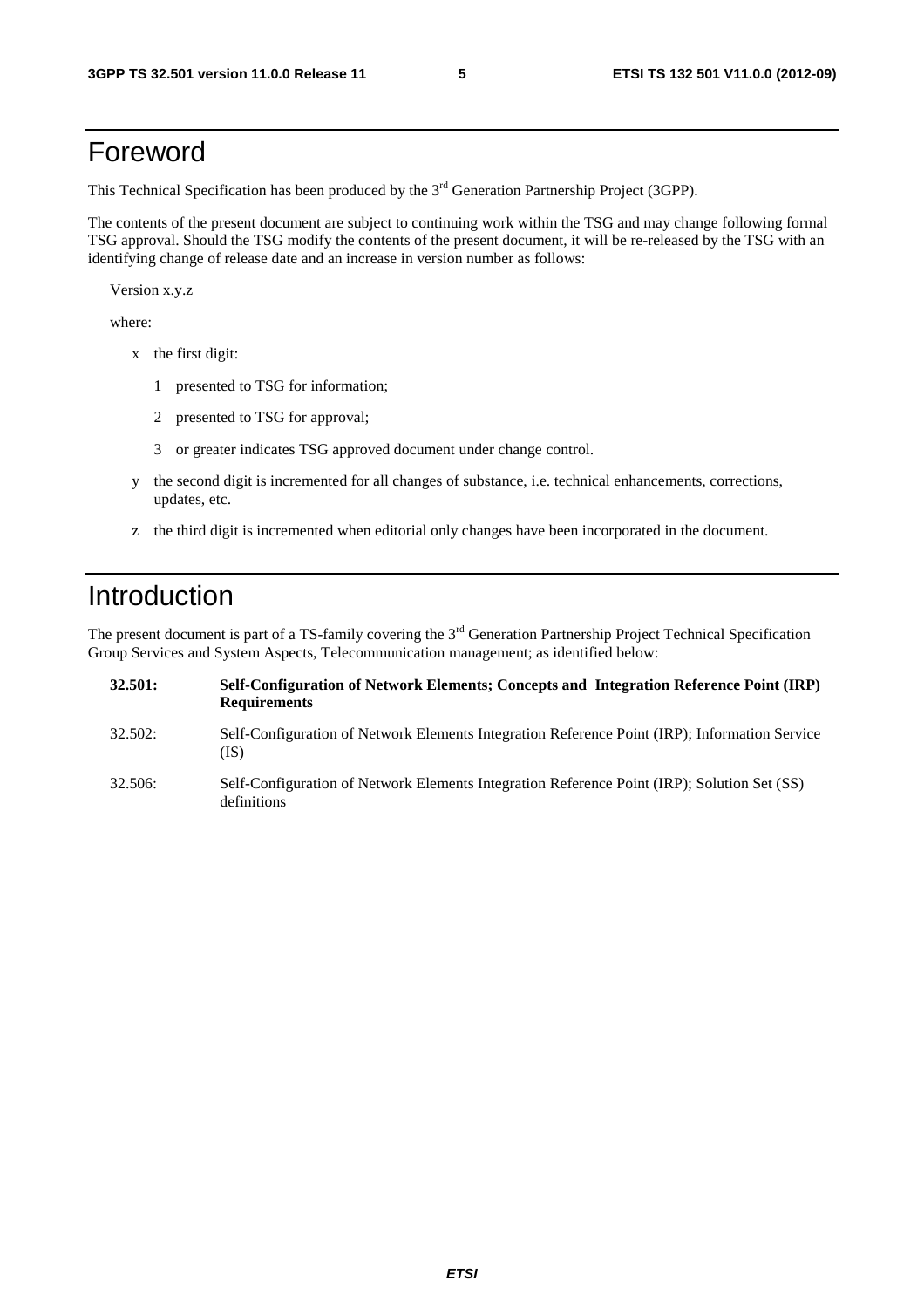# 1 Scope

The present document describes the concepts how self-configuration works and what IRP requirements need to be met to support this functionality. The document also captures if a requirement shall be met via the Itf-N interface or via other protocols. This version of the TS is restricted to self-configuration of eNBs. The requirements in this document are not imposed on HNBs.

# 2 References

The following documents contain provisions which, through reference in this text, constitute provisions of the present document.

- References are either specific (identified by date of publication, edition number, version number, etc.) or non-specific.
- For a specific reference, subsequent revisions do not apply.
- For a non-specific reference, the latest version applies. In the case of a reference to a 3GPP document (including a GSM document), a non-specific reference implicitly refers to the latest version of that document *in the same Release as the present document*.
- [1] 3GPP TR 21.905: "Vocabulary for 3GPP Specifications".
- [2] 3GPP TS 32.101: "Telecommunication management; Principles and high level requirements".
- [3] 3GPP TS 32.102: "Telecommunication management; Architecture".
- [4] 3GPP TR 32.816: "Telecommunication management; Study on Management of Evolved Universal Terrestrial Radio Access Network (E-UTRAN) and Evolved Packet Core (EPC)".
- [5] 3GPP TS 32.531: "Telecommunication management; Architecture; Software Management Concepts and IRP Requirements ".

# 3 Definitions and abbreviations

For the purposes of the present document, the terms and definitions given in TS 32.101 [2], TS 32.102 [3] and TS 21.905 [1] and the following apply. A term defined in the present document takes precedence over the definition of the same term, if any, in TS 32.101 [1], TS 32.102 [2] and TS 21.905 [5], in that order.

# 3.1 Definitions

For the purposes of the present document, the terms and definitions given in TR 21.905 [1] and the following apply. A term defined in the present document takes precedence over the definition of the same term, if any, in TR 21.905 [1].

**Self Configuration:** The process which brings a network element into service requiring minimal human operator intervention or none at all.

# 3.2 Abbreviations

For the purposes of the present document, the abbreviations given in TR 21.905 [1] and the following apply. An abbreviation defined in the present document takes precedence over the definition of the same abbreviation, if any, in TR 21.905 [1].

SC Self Configuration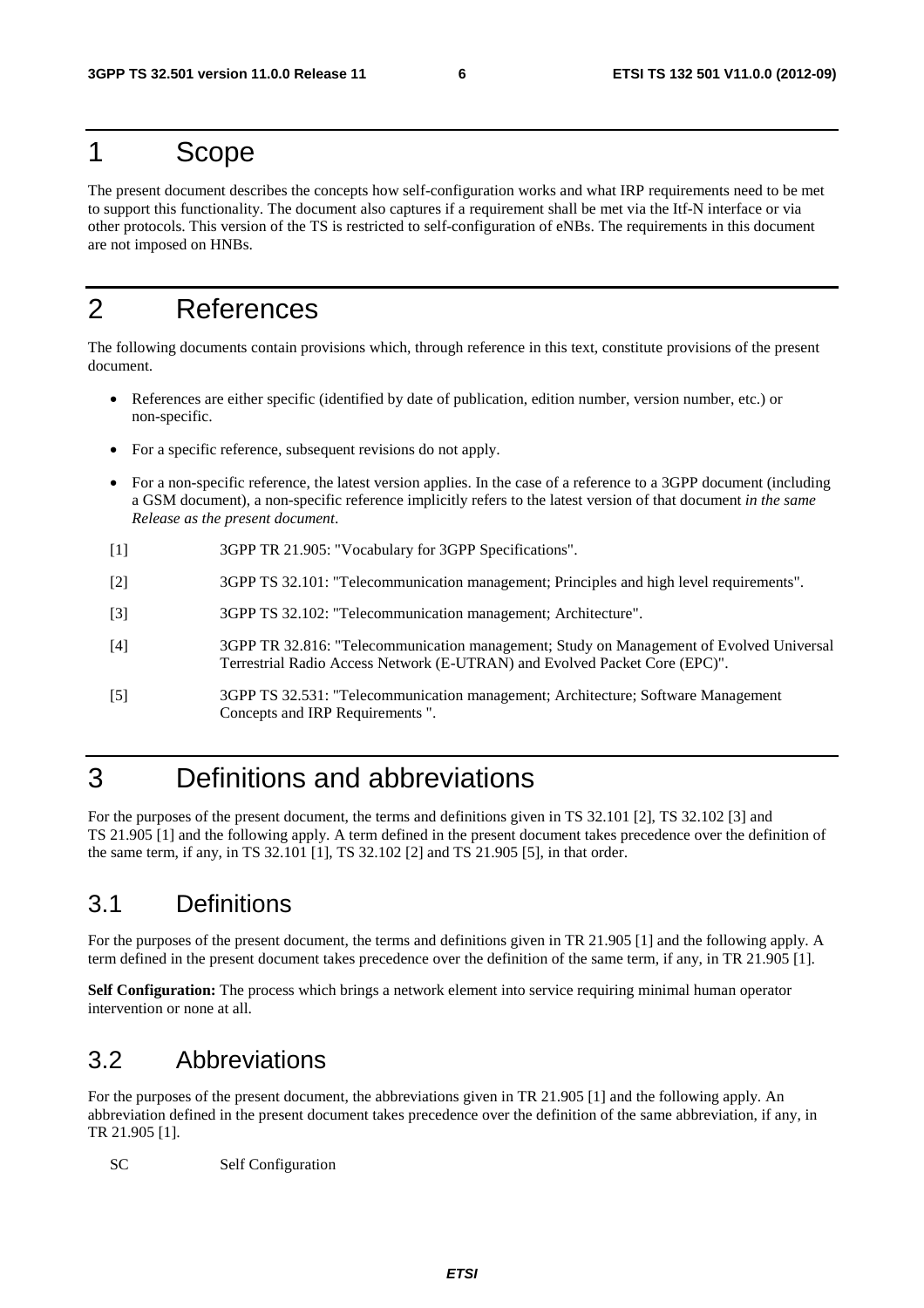# 4 Concepts and background

Provide here an update of See TS 32.816 [4] §5.1.3.1.1 'Establishment of new eNodeB in network'

# 4.1 Self-Configuration Concept

### 4.1.1 Logical Function Blocs

### 4.1.1.1 Address Allocation Function (AAF):

This functional bloc supports the following functions: [SC1], [SC3].

### 4.1.1.2 OAM Connectivity Establishment Function (OAM CO\_EF):

This functional bloc supports the following functions: [SC2], [SC3], [SC4], [SC5], [SC13].

### 4.1.1.3 Software Management Function (SW\_MF):

This functional bloc supports the following functions: [SC3], [SC6], [SC7], [SC8], [SC20], [SC21].

### 4.1.1.4 Inventory Update Function (Inv\_UF):

This functional bloc supports the following functions: [SC16].

### 4.1.1.5 Self-Test Function (ST\_F):

This functional bloc supports the following functions: [SC17].

This function performs eNodeB self-tests.

### 4.1.1.6 Self-Configuration Monitoring and Management Function (SC\_MMF):

This functional bloc supports the following functions: [SC18].

This function monitors the self-configuration process and provides the operator with this information. This function must be able to get information about all other functional blocs. In addition to this it allows the operator to control the execution of the self-configuration process.

### 4.1.1.6.1 Self-Configuration Monitoring and Management Function (SC\_MMF\_NM):

SC\_MMF\_NM (IRP Manager): representing the NM portion of SC\_MMF (necessary monitoring and limited interaction capabilities to support an automated optimization), as well as related IRPManager functionality

### 4.1.1.6.2 Self-Configuration Monitoring and Management Function (SC\_MMF\_EM):

SC\_MMF\_EM (IRP Agent): representing the portion of SC\_MMF operating below Itf-N, as well as related IRPAgent functionality

### 4.1.1.7 Call Processing Link (CPL) Set Up Function (CPL\_SUF):

This functional bloc supports the following functions: [SC14], [SC15].

### 4.1.1.8 Radio Network Configuration Data Function (R\_CD\_F):

This functional bloc supports the following functions: [SC9], [SC11], [SC12].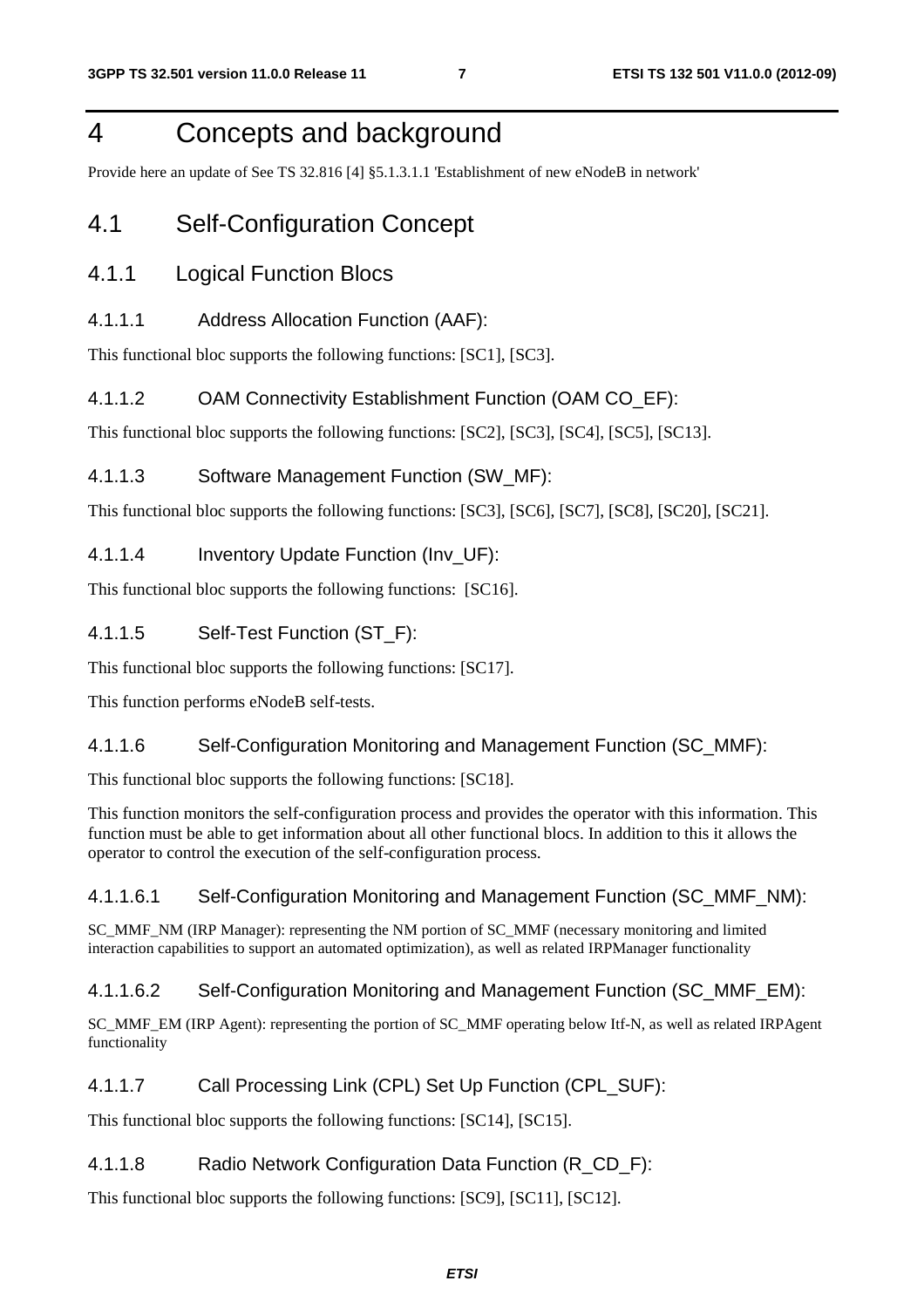### 4.1.1.9 Transport Network Configuration Data Function (T\_CD\_F):

This functional bloc supports the following functions: [SC9], [SC11], [SC12].

### 4.1.1.10 NRM IRP Update Function (NRM\_UF):

This functional bloc supports the following functions: [SC19].

This function updates the E-UTRAN and EPC NRM IRP with information about the new eNodeB.

### 4.1.1.11 Radio Network and Transport Network Configuration Data Preparation Function

This functional bloc supports the following functions: [SC10].

# 4.2 Automatic Radio Configuration Data handling Function (ARCF) Concept

### 4.2.1 Definitions

**ARCF Data:** ARCF data are the data which are required for successful activation (of e.g. cell, eNB) that require coordination between several cells and cannot be generated below Itf-N. Some of the ARCF data may be used directly as eNodeB configuration data and some of the ARCF data may be used to generate more other eNodeB configuration data. eNodeB will use the ARCF data together with other configuration data as initial eNodeB radio configuration data. The eNodeB initial radio configuration data will be used for self-configuration.

**ARCF Handling:** This includes ARCF data preparation, ARCF Data Transfer and ARCF Data Validation.

**ARCF Data Preparation:** This makes the ARCF data ready in operator"s network management system. How to prepare the ARCF data in operator"s network management system is out of scope of this specification.

**ARCF Data Transfer:** This transfers the ARCF data from IRPManager to the IRPAgent,

**ARCF Data Validation:** This validates the syntax and semantics of ARCF data. It takes place in the IRPAgent.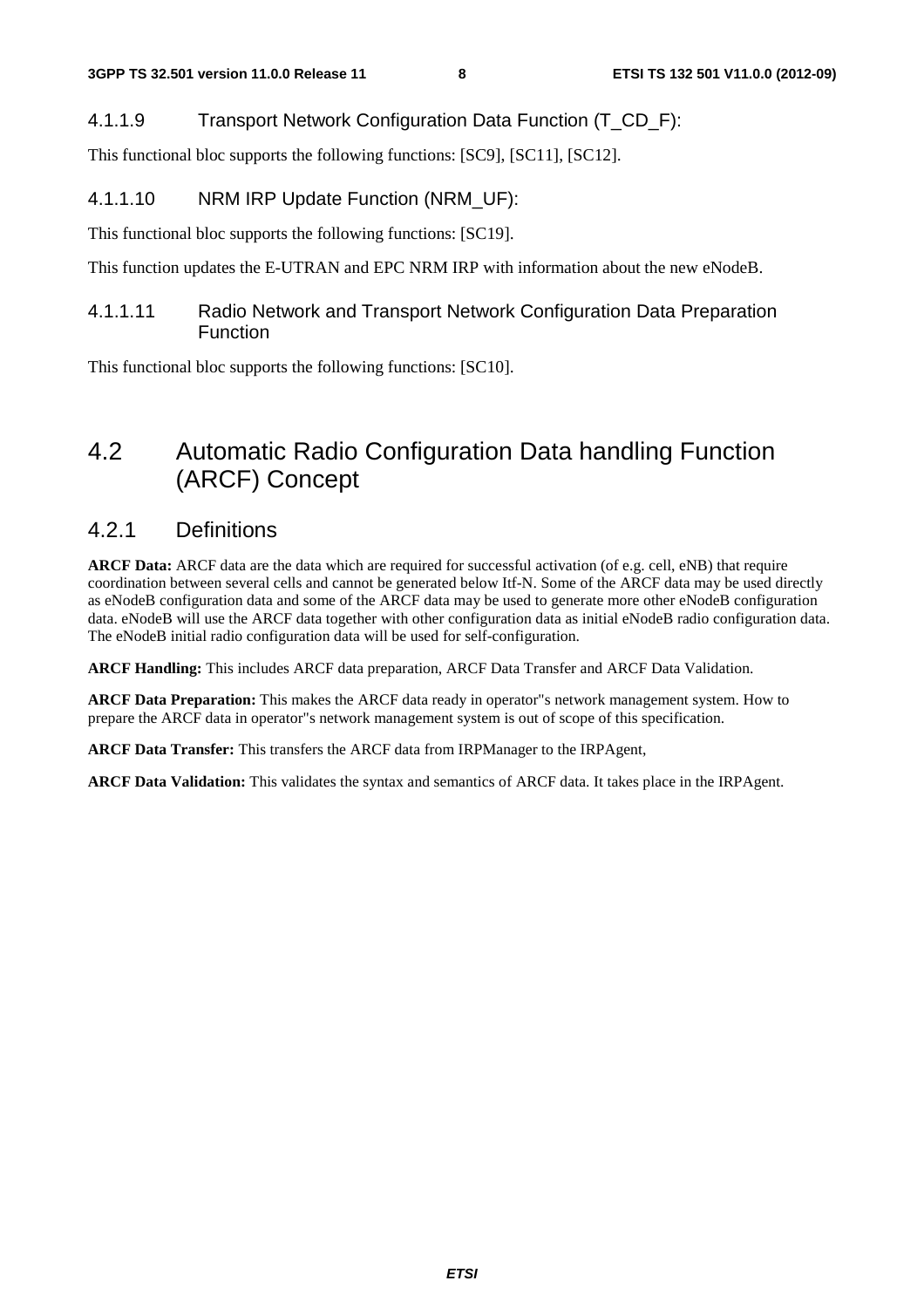# 5 Business Level Requirements

## 5.1 Self- Configuration of eNodeB"s

**REQ\_SCMAN\_CON\_1** The actor on NM level shall be able to manage the self-configuration process.

**REQ\_SCMON\_CON\_1** The actor on NM level shall be able to monitor the execution of the self-configuration process.

**REQ\_SCMON\_CON\_2** To support the monitoring of the execution of the self-configuration process, existing capabilities shall be reused as much as possible.

**REQ\_SCSW\_CON\_1** The software download, installation, activation and fallback should be automated as much as possible so that no or only minimal manual intervention is required.

**REQ\_SCSW\_CON\_1** see **REQ\_SW\_CON\_4**

**REQ\_SCSW\_CON\_2** see **REQ\_SW\_CON\_2**

**REQ\_SCOCE\_\_CON\_1** The OAM connectivity (incl. the IP address allocation) should be established in a fully automated manner.

**REQ\_SCOCE\_CON\_2** The amount of parameters that needs to be preconfigured should be minimized.

**REQ\_SCIU\_CON\_1** Inventory information about the new equipment shall be reported to the actor at NM level as part of the self-configuration process.

**REQ\_SCIU\_CON\_2** Inventory information shall be made available to the IRPManager reusing existing capabilities as much as possible.

**REQ\_SCRCD\_CON\_1** The radio configuration data shall be made available to the eNodeB as part of the selfconfiguration process.

**REQ\_SCTCD\_CON\_1** The transport configuration data shall be made available to the eNodeB as part of the selfconfiguration process.

**REQ\_SCCPLSU\_CON\_1** X2- and S1-interfaces shall be set up as part of the self-configuration process, based on the radio configuration, the transport configuration and Neighbour cell Relation information made available to the eNodeB.

Note: If there is no Neighbour cell Relation information provided, then no X2 interface is set up as part of the selfconfiguration process.

### 5.1.1 Actor roles

- 5.1.2 Telecommunications resources
- 5.1.3 High-level use cases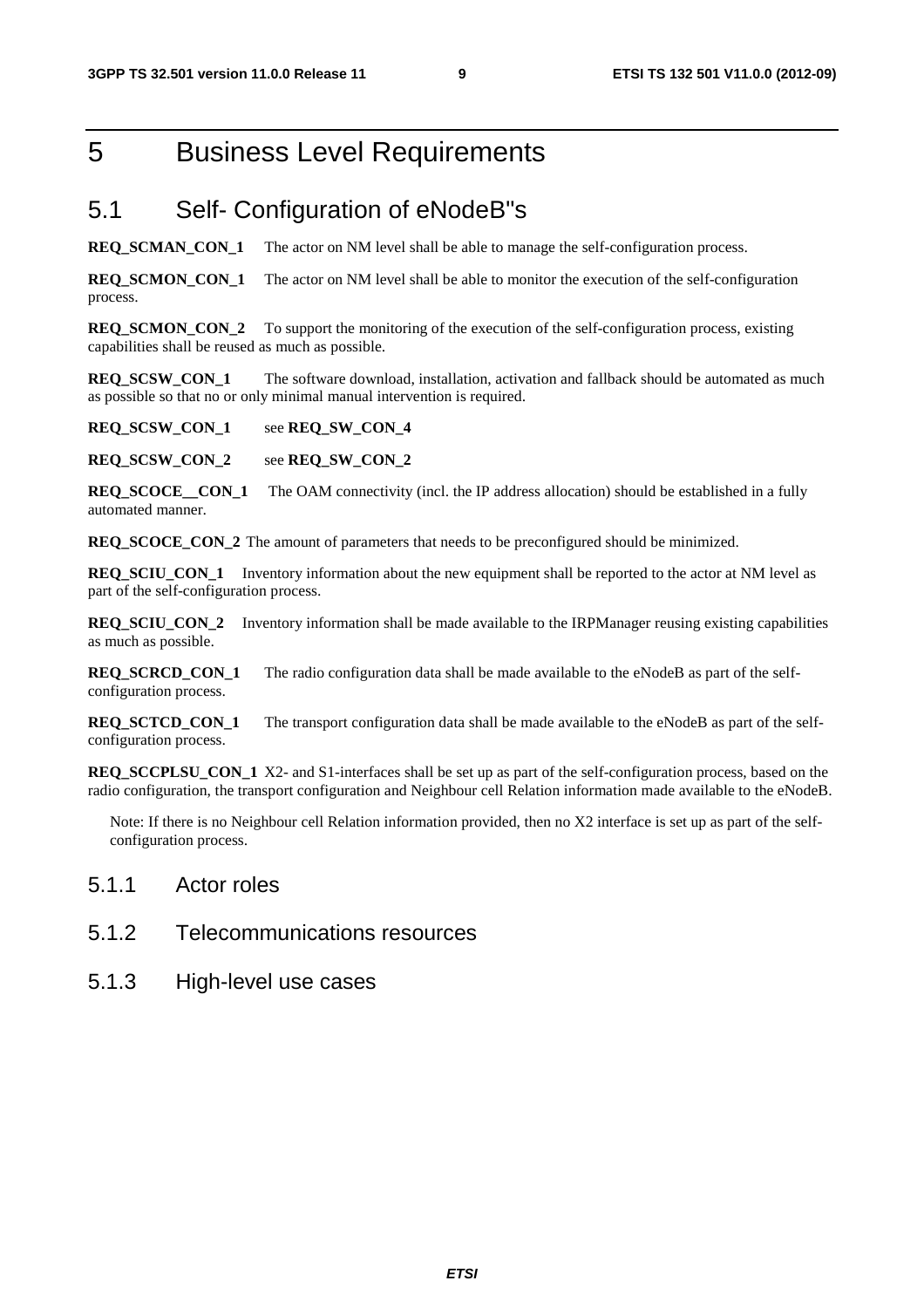# 6 Specification level requirements

- 6.1 General
- 6.2 Actor roles
- 6.3 Telecommunications resources
- 6.4 Use cases
- 6.4.1 Use case for Automatic Radio Network Configuration Data Handling
- 6.4.1.1 Use case radio network configuration data request, transfer and validity check

| <b>Use Case Stage</b>  | <b>Evolution / Specification</b>                                                    | < <uses>&gt;</uses> |  |  |  |
|------------------------|-------------------------------------------------------------------------------------|---------------------|--|--|--|
|                        |                                                                                     | <b>Related</b>      |  |  |  |
|                        |                                                                                     | use                 |  |  |  |
| Goal (*)               | Transfer the radio network configuration data to the IRPAgent and ensure that it is |                     |  |  |  |
|                        | valid when it is used during self-configuration.                                    |                     |  |  |  |
| Actors and Roles       | <b>IRPManager</b> as user                                                           |                     |  |  |  |
|                        |                                                                                     |                     |  |  |  |
| Telecom                | The E-UTRAN network including its OSS.                                              |                     |  |  |  |
| resources              |                                                                                     |                     |  |  |  |
| Assumptions            | OAM connection is working.                                                          |                     |  |  |  |
|                        | IRPAgent cannot determine all radio configuration data on its own.                  |                     |  |  |  |
| Pre conditions         | <b>NA</b>                                                                           |                     |  |  |  |
| Begins when            | Radio network configuration data is to be made known to the IRPAgent.               |                     |  |  |  |
| Step $1(0)$            | [ARCF-1-1] IRPAgent indicates need for radio configuration data to the IRPManager   |                     |  |  |  |
| Step 2 (M)             | [ARCF-1-2] IRPManager transfers the radio configuration data to IRPAgent or         |                     |  |  |  |
|                        | indicates to IRPAgent where the radio configuration data is available and IRPAgent  |                     |  |  |  |
|                        | retrieves the data from there                                                       |                     |  |  |  |
| Step $3$ (O)           | [ARCF-1-3] IRPManager requests IRPAgent to validate the received radio              |                     |  |  |  |
|                        | configuration data                                                                  |                     |  |  |  |
| Step 4 (M)             | [ARCF-1-4] IRPAgent validates the received radio configuration data                 |                     |  |  |  |
| Ends when              | Ends when all steps identified above are completed or when an exception occurs      |                     |  |  |  |
| Exceptions             | One of the steps identified above fails.                                            |                     |  |  |  |
| <b>Post Conditions</b> | The self-configuration process can use the radio configuration data.                |                     |  |  |  |
| Traceability           | <b>FFS</b>                                                                          |                     |  |  |  |

### 6.4.2 Use case Self-configuration of a new eNodeB

This use case starts with the first initial self test and ends when the eNodeB is taken into operation.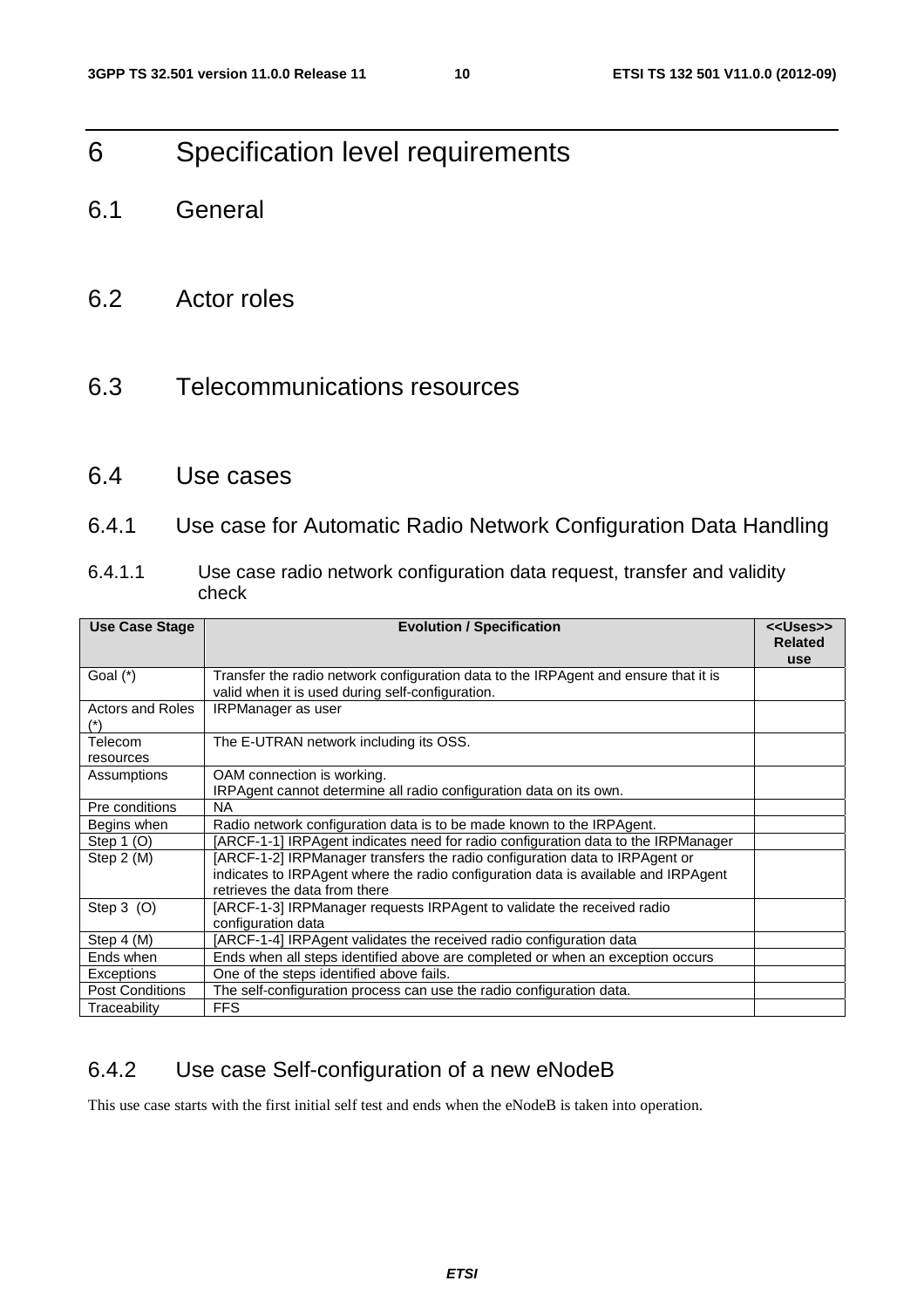| <b>Use Case</b><br><b>Stage</b> | <b>Evolution / Specification</b>                                                                                                                                                                                                                                                                                                                                                                                                                                                                                                                                                                                                                                                                                                                                                                                                                                                                                                                                                                                                                                                                                                                                                                                                                                                                                                                                                                                                                                                                                                                                                                                                                                                                                                                                                                                                                                                                                                                                                                                                                                                                                                                                                                                                                                                                                                                                                                                                                                                                                                                                                                                                                                                                                                                                                                                                                                                                                                                                                                                      | < <uses>&gt;<br/><b>Related</b></uses> |
|---------------------------------|-----------------------------------------------------------------------------------------------------------------------------------------------------------------------------------------------------------------------------------------------------------------------------------------------------------------------------------------------------------------------------------------------------------------------------------------------------------------------------------------------------------------------------------------------------------------------------------------------------------------------------------------------------------------------------------------------------------------------------------------------------------------------------------------------------------------------------------------------------------------------------------------------------------------------------------------------------------------------------------------------------------------------------------------------------------------------------------------------------------------------------------------------------------------------------------------------------------------------------------------------------------------------------------------------------------------------------------------------------------------------------------------------------------------------------------------------------------------------------------------------------------------------------------------------------------------------------------------------------------------------------------------------------------------------------------------------------------------------------------------------------------------------------------------------------------------------------------------------------------------------------------------------------------------------------------------------------------------------------------------------------------------------------------------------------------------------------------------------------------------------------------------------------------------------------------------------------------------------------------------------------------------------------------------------------------------------------------------------------------------------------------------------------------------------------------------------------------------------------------------------------------------------------------------------------------------------------------------------------------------------------------------------------------------------------------------------------------------------------------------------------------------------------------------------------------------------------------------------------------------------------------------------------------------------------------------------------------------------------------------------------------------------|----------------------------------------|
| Goal (*)                        | After physical installation, put in an automated manner the eNodeB into a state to be<br>ready to carry traffic.                                                                                                                                                                                                                                                                                                                                                                                                                                                                                                                                                                                                                                                                                                                                                                                                                                                                                                                                                                                                                                                                                                                                                                                                                                                                                                                                                                                                                                                                                                                                                                                                                                                                                                                                                                                                                                                                                                                                                                                                                                                                                                                                                                                                                                                                                                                                                                                                                                                                                                                                                                                                                                                                                                                                                                                                                                                                                                      | use                                    |
| Actors and<br>Roles (*)         | <b>FFS</b>                                                                                                                                                                                                                                                                                                                                                                                                                                                                                                                                                                                                                                                                                                                                                                                                                                                                                                                                                                                                                                                                                                                                                                                                                                                                                                                                                                                                                                                                                                                                                                                                                                                                                                                                                                                                                                                                                                                                                                                                                                                                                                                                                                                                                                                                                                                                                                                                                                                                                                                                                                                                                                                                                                                                                                                                                                                                                                                                                                                                            |                                        |
| Telecom<br>resources            | The E-UTRAN/EPC network including its OSS.                                                                                                                                                                                                                                                                                                                                                                                                                                                                                                                                                                                                                                                                                                                                                                                                                                                                                                                                                                                                                                                                                                                                                                                                                                                                                                                                                                                                                                                                                                                                                                                                                                                                                                                                                                                                                                                                                                                                                                                                                                                                                                                                                                                                                                                                                                                                                                                                                                                                                                                                                                                                                                                                                                                                                                                                                                                                                                                                                                            |                                        |
| Assumptions                     | IP network connectivity exists between the eNodeB and the OAM (sub) systems providing<br>support for the self-configuration process.                                                                                                                                                                                                                                                                                                                                                                                                                                                                                                                                                                                                                                                                                                                                                                                                                                                                                                                                                                                                                                                                                                                                                                                                                                                                                                                                                                                                                                                                                                                                                                                                                                                                                                                                                                                                                                                                                                                                                                                                                                                                                                                                                                                                                                                                                                                                                                                                                                                                                                                                                                                                                                                                                                                                                                                                                                                                                  |                                        |
| Pre conditions                  | The eNodeB is physically installed and physically connected to an IP network.                                                                                                                                                                                                                                                                                                                                                                                                                                                                                                                                                                                                                                                                                                                                                                                                                                                                                                                                                                                                                                                                                                                                                                                                                                                                                                                                                                                                                                                                                                                                                                                                                                                                                                                                                                                                                                                                                                                                                                                                                                                                                                                                                                                                                                                                                                                                                                                                                                                                                                                                                                                                                                                                                                                                                                                                                                                                                                                                         |                                        |
| Begins when                     | The field personnel start the self-configuration process. It is also possible that the process<br>is triggered automatically after the completion of an eNodeB self-test.                                                                                                                                                                                                                                                                                                                                                                                                                                                                                                                                                                                                                                                                                                                                                                                                                                                                                                                                                                                                                                                                                                                                                                                                                                                                                                                                                                                                                                                                                                                                                                                                                                                                                                                                                                                                                                                                                                                                                                                                                                                                                                                                                                                                                                                                                                                                                                                                                                                                                                                                                                                                                                                                                                                                                                                                                                             |                                        |
| Step $1$ $(*)$<br>(M O)         | The order of the bullet points in the list below does not imply any statements on the order<br>of execution.                                                                                                                                                                                                                                                                                                                                                                                                                                                                                                                                                                                                                                                                                                                                                                                                                                                                                                                                                                                                                                                                                                                                                                                                                                                                                                                                                                                                                                                                                                                                                                                                                                                                                                                                                                                                                                                                                                                                                                                                                                                                                                                                                                                                                                                                                                                                                                                                                                                                                                                                                                                                                                                                                                                                                                                                                                                                                                          |                                        |
|                                 | [SC1] An eNodeB IP address is allocated to the new eNodeB.<br>[SC2] Basic information about the transport network (e. g. gateways) environment is<br>provided to the eNodeB. With this information the eNodeB is able to exchange IP packets<br>with other internet hosts.<br>[SC3] The eNodeB provides information about its type, hardware and other relevant data<br>about itself to the OAM (sub) systems providing support for the self-configuration process.<br>[SC4] The address(es) of the OAM (sub) system(s) providing support for the self-<br>configuration process (e.g. subsystem for software download, subsystem for configuration<br>data download) is provided to the eNodeB. The address is equal to an IP address and a<br>port number, or a DNS name and port number, or an URI.<br>[SC5] The address(es) of the OAM (sub)system(s) providing support for normal OAM<br>functions after completion of the self-configuration process are provided to the eNodeB.<br>The address is equal to an IP address and a port number, or a DNS name and port<br>number, or an URI.<br>[SC6] The eNodeB connects to the OAM system providing support for the software<br>download.<br>[SC7] The decision which software or software packages have to be downloaded to the<br>eNodeB is taken.<br>[SC8] The software is downloaded into the eNodeB.<br>[SC9] The eNodeB connects to the OAM system providing support for the configuration<br>data download.<br>[SC10] The (transport and radio) configuration data for the eNodeB is made available by<br>either preparing it or making prepared configuration data available.<br>[SC11] The (transport and radio) configuration data is downloaded into the eNodeB.<br>[SC12] Dependent nodes (MMEs, eNodeBs) are updated with new configuration data as<br>well (if required).<br>[SC13] The eNodeB connects to the OAM (sub) system(s) providing support for normal<br>OAM functions after completion of the self-configuration process.<br>[SC14] The S1-links are be set up.<br>[SC15] The (planned) X2-links are be set up.<br>[SC16] The inventory system in the OAM is informed that a new eNodeB is in the field.<br>[SC17] The eNodeB performs a self-test. Self-tests of different types can run at different<br>places within the self-configuration procedure.<br>[SC18] The operator is informed about the progess of the self-configuration process and<br>important events occuring during the self-configuration process.<br>[SC19] The network resource models visible over Itf-N are updated during and after the<br>self-configuration process.<br>[SC20] SW is installed, i.e. prepared in such a way, that the NE is ready to use it. For<br>some implementations this step is done not at all or considered part of [SC21] or of<br>$[SC8]$ .<br>[SC21] SW is activated, i.e. final provisions are done such that the NE is allowed to use<br>the SW. For some implementations this step is considered part of [SC20] or of [SC8]. |                                        |
| Ends when (*)                   | Ends when all steps identified above are successfully completed or when an exception                                                                                                                                                                                                                                                                                                                                                                                                                                                                                                                                                                                                                                                                                                                                                                                                                                                                                                                                                                                                                                                                                                                                                                                                                                                                                                                                                                                                                                                                                                                                                                                                                                                                                                                                                                                                                                                                                                                                                                                                                                                                                                                                                                                                                                                                                                                                                                                                                                                                                                                                                                                                                                                                                                                                                                                                                                                                                                                                  |                                        |
|                                 | occurs.<br>FFS.                                                                                                                                                                                                                                                                                                                                                                                                                                                                                                                                                                                                                                                                                                                                                                                                                                                                                                                                                                                                                                                                                                                                                                                                                                                                                                                                                                                                                                                                                                                                                                                                                                                                                                                                                                                                                                                                                                                                                                                                                                                                                                                                                                                                                                                                                                                                                                                                                                                                                                                                                                                                                                                                                                                                                                                                                                                                                                                                                                                                       |                                        |
| Exceptions<br>Post              | The eNodeB is ready to carry traffic.                                                                                                                                                                                                                                                                                                                                                                                                                                                                                                                                                                                                                                                                                                                                                                                                                                                                                                                                                                                                                                                                                                                                                                                                                                                                                                                                                                                                                                                                                                                                                                                                                                                                                                                                                                                                                                                                                                                                                                                                                                                                                                                                                                                                                                                                                                                                                                                                                                                                                                                                                                                                                                                                                                                                                                                                                                                                                                                                                                                 |                                        |
| Conditions                      |                                                                                                                                                                                                                                                                                                                                                                                                                                                                                                                                                                                                                                                                                                                                                                                                                                                                                                                                                                                                                                                                                                                                                                                                                                                                                                                                                                                                                                                                                                                                                                                                                                                                                                                                                                                                                                                                                                                                                                                                                                                                                                                                                                                                                                                                                                                                                                                                                                                                                                                                                                                                                                                                                                                                                                                                                                                                                                                                                                                                                       |                                        |
| Traceability (*)                |                                                                                                                                                                                                                                                                                                                                                                                                                                                                                                                                                                                                                                                                                                                                                                                                                                                                                                                                                                                                                                                                                                                                                                                                                                                                                                                                                                                                                                                                                                                                                                                                                                                                                                                                                                                                                                                                                                                                                                                                                                                                                                                                                                                                                                                                                                                                                                                                                                                                                                                                                                                                                                                                                                                                                                                                                                                                                                                                                                                                                       |                                        |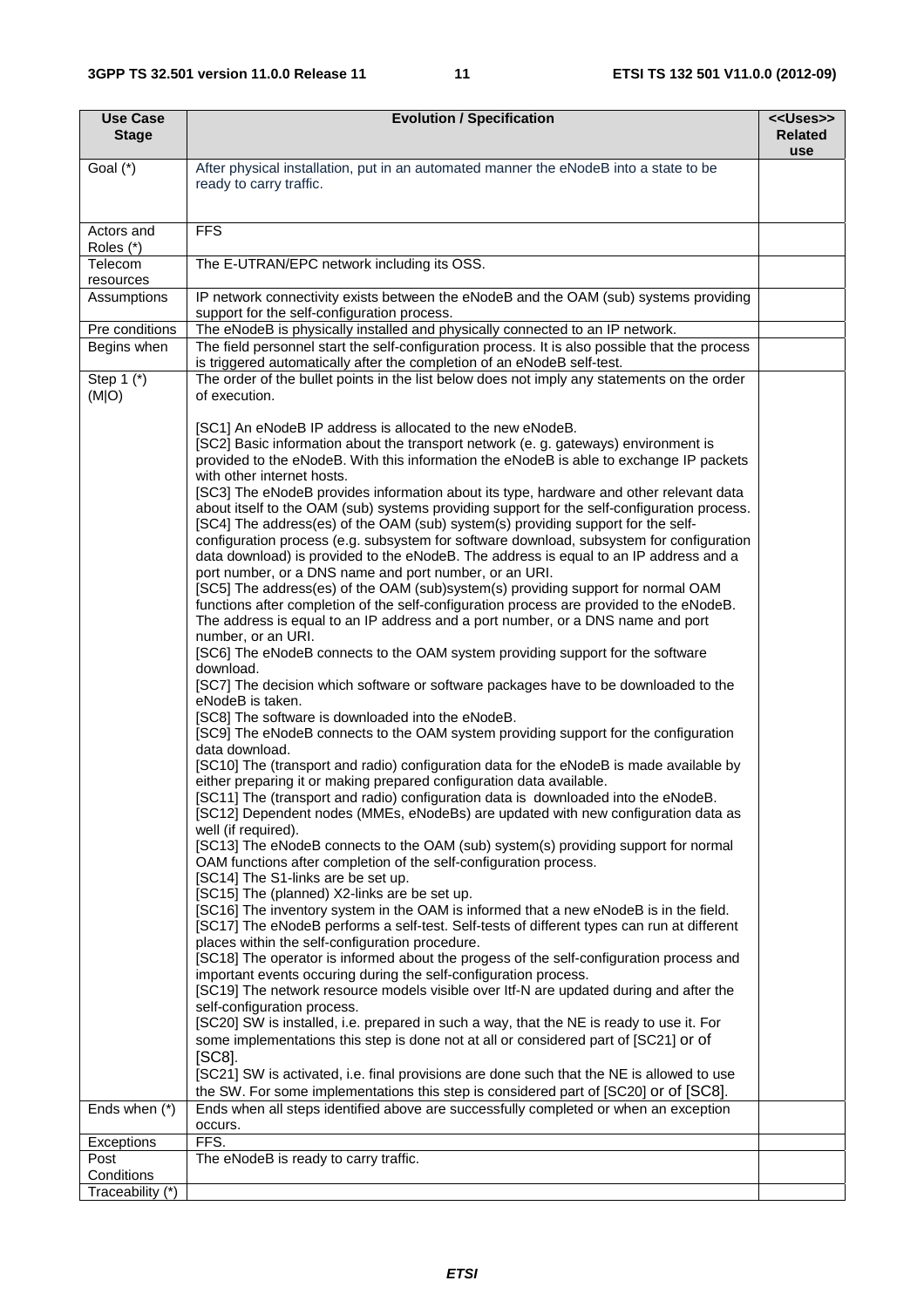Security aspects are FFS.

### 6.5 Requirements

### 6.5.1 Automatic Radio Network Configuration Data Handling

**REQ-ARCF-FUN-1:** IRPManager shall be able to transfer the ARCF data to IRPAgent or indicate to IRPAgent where the ARCF data is available for downloading.

**REQ-ARCF-FUN-2:** IRPManager should be able to request IRPAgent to validate the previously downloaded ARCF data.

**REQ-ARCF-FUN-3:** IRPAgent shall be able to check the consistency, syntax and semantic of the downloaded ARCF data to ensure that the ARCF data can be implemented in the network.

### 6.5.2 Self-configuration of a new eNodeB

The following requirements apply to the macro eNB only. Requirements for the HNB can be found in TR 32.821.

The way to make any information available to eNB is outside the scope of standardisation.

Conflict resolution in case of contradicting information made aware to the eNodeB is outside the scope of standardisation.

### 6.5.2.1 Self-Configuration Management and Monitoring

### 6.5.2.1.1 Management Part

#### **REQ\_SCMAN\_FUN\_1**

It shall be possible for an IRPManager to retrieve

- information regarding how an NE or a group of NEs behaves during self-configuration, i.e. in which sequence the essential steps of self-configuration are executed

- information regarding where the IRPManager can interact with a self-configuration - by suspending the selfconfiguration process at one or more self-configuration stop points.

Steps, their sequence and their stop point qualification are not imposed by the standard.

#### **REQ\_SCMAN\_FUN\_2**

If choices for stop points to suspend the SWM process are offered, then it shall be possible for an IRPManager to choose/select among them where it will suspend (stop) a self-configuration process (i.e. to ensure fulfillment of preconditions for the step like the fulfillment of the presence of required input data for the step).

The IRPManager shall be able to read or select or de-select the stop points offered.

The IRPManager shall be informed about creation and deletion of a profile which is a holder of information regarding the offered self configuration steps, the offered sequence of the steps and the configuration steps stop points. The IRPManager should be able to change the content of a created profile and be informed about the change.

#### **REQ\_SCMAN\_FUN\_3**

It shall be possible for an IRPManager to resume a suspended self-configuration for one or multiple NEs.

#### **REQ\_SCMAN\_FUN\_4**

It shall be possible for an IRPManager to terminate an currently ongoing self-configuration for one or multiple NEs. After a terminattion it is not possible to resume the self-configuration.

#### 6.5.2.1.2 Monitoring Part

#### **REQ\_SCMON\_FUN\_1**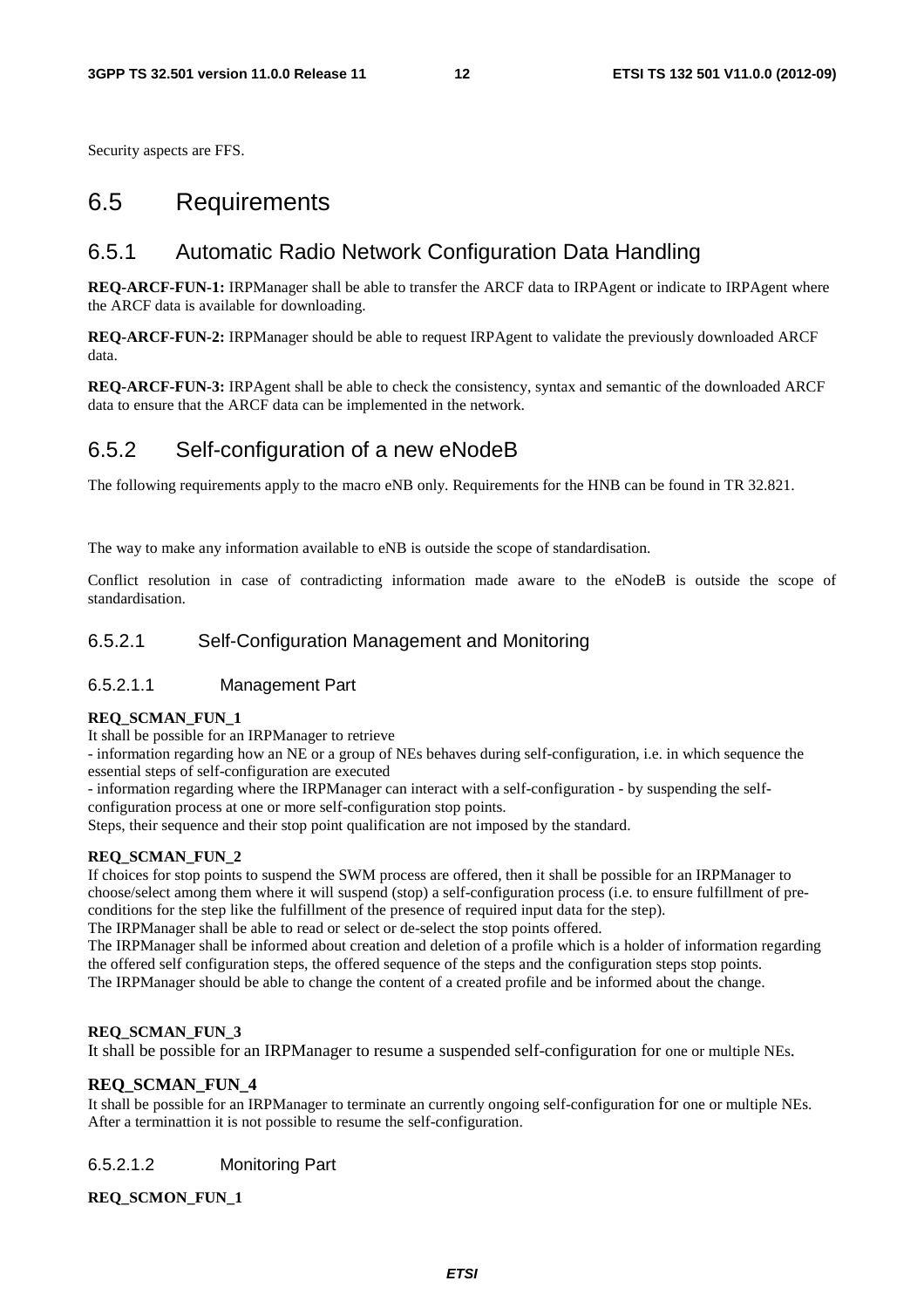The IRPAgent shall send an alarm in case of failures during the self-configuration process.

#### **REQ\_SCMON\_FUN\_2**

The IRPAgent should report the progress of a self-configuration of one or multiple NEs to the IRPManager.

#### **REQ\_SCMON\_FUN\_3**

When a self-configuration profile is created or deleted, then the IRPAgent shall inform the IRPManager about this creation and deletion.

When the optional change of a self-configuration profile is performed, then the IRPAgent shall inform the IRPManager about such a change.

#### **REQ\_SCMON\_FUN\_4**

It shall be possible for IRPManager to retrieve information about the progress of a self-configuration.

#### **REQ\_SCMON\_FUN\_5**

The IRPAgent shall send a notification about the start, stop, completion and optionally cancellation of a selfconfiguration.

#### **REQ\_SCMON\_FUN\_6**

The IRPAgent shall inform the IRPManager whenever the self-configuration process has been suspended or resumed

#### 6.5.2.2 Software Management

| <b>REQ_SCSW_FUN_1</b> | see REQ SWM FUN 1 in 32.531  |
|-----------------------|------------------------------|
| <b>REQ_SCSW_FUN_2</b> | see REQ_SWM_FUN_2 in 32.531  |
| <b>REQ_SCSW_FUN_3</b> | see REQ SWM FUN 4 in 32.531  |
| <b>REQ SCSW FUN 4</b> | see REQ_SWM_FUN_5 in 32.531  |
| <b>REQ SCSW FUN 5</b> | see REQ ASWM FUN 1 in 32.531 |
| <b>REQ SCSW FUN 6</b> | see REQ ASWM FUN 2 in 32.531 |
| <b>REQ SCSW FUN 7</b> | see REQ ASWM FUN 3 in 32.531 |
| <b>REQ_SCSW_FUN_8</b> | see REQ_ASWM_FUN_4 in 32.531 |
| REQ_SCSW_FUN_9        | see REQ ASWM FUN 5 in 32.531 |

### 6.5.2.3 Address Allocation and OAM Connectivity Establishment

#### **REQ\_SCOCE\_FUN\_1**

The automatic establishment of the OAM connectivity shall be fully secured.

#### **REQ\_SCOCE\_FUN\_2**

The IRPManager shall be informed that the eNB has reached OAM connectivity.

### 6.5.2.4 Inventory Update

The details of the inventory information to be reported are FFS.

6.5.2.5 Self-Test

**FFS** 

6.5.2.6 Radio Configuration Data

**FFS**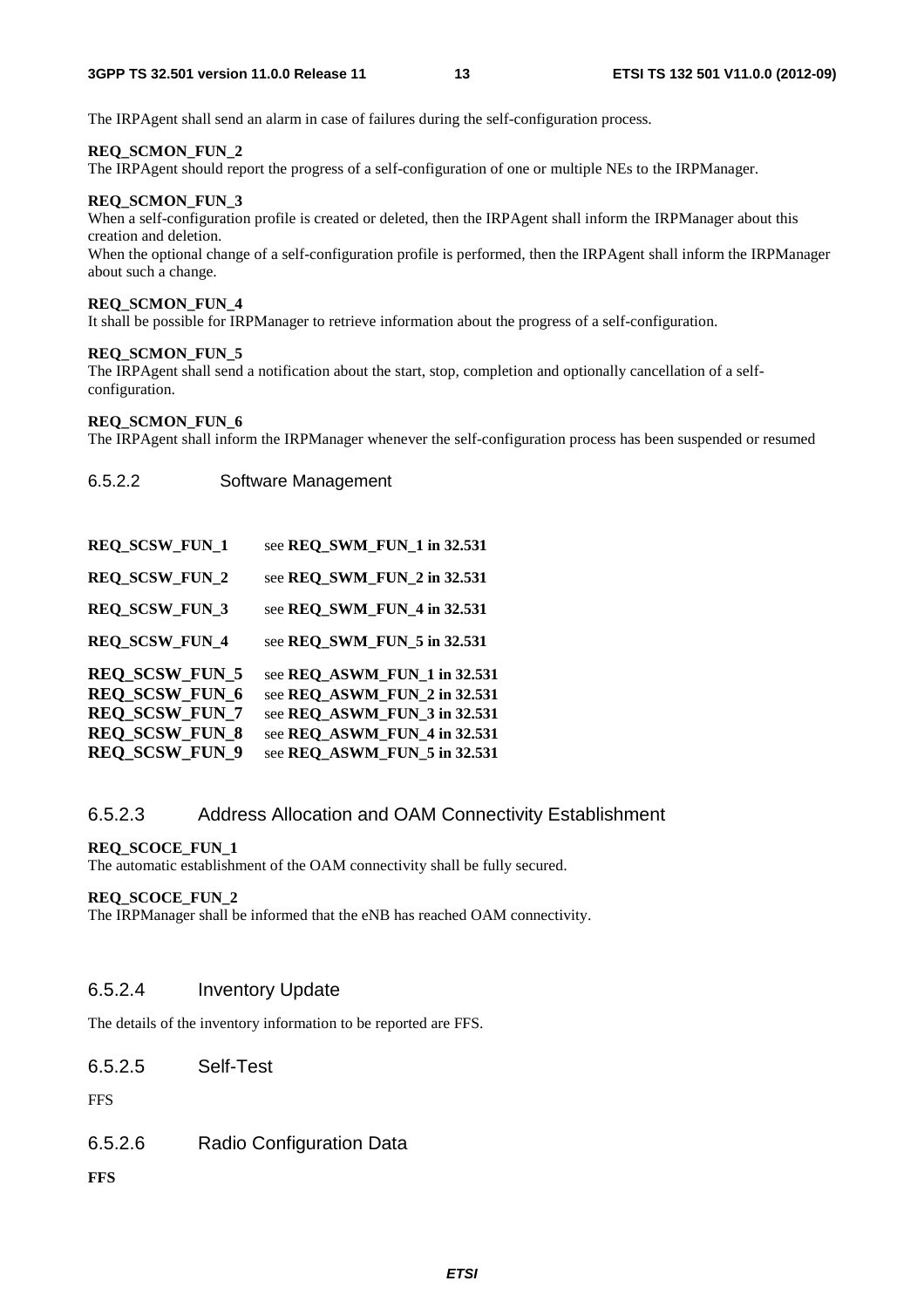### **3GPP TS 32.501 version 11.0.0 Release 11 14 ETSI TS 132 501 V11.0.0 (2012-09)**

# 6.5.2.7 Transport Configuration Data

**FFS**

6.5.2.8 Call Processing Link Set-Up

**FFS**

6.5.2.9 NRM IRP Update

#### **REQ\_SCNRMU\_FUN\_1**

The related E-UTRAN NRM IRP and EPC NRM IRP instances shall be created and updated.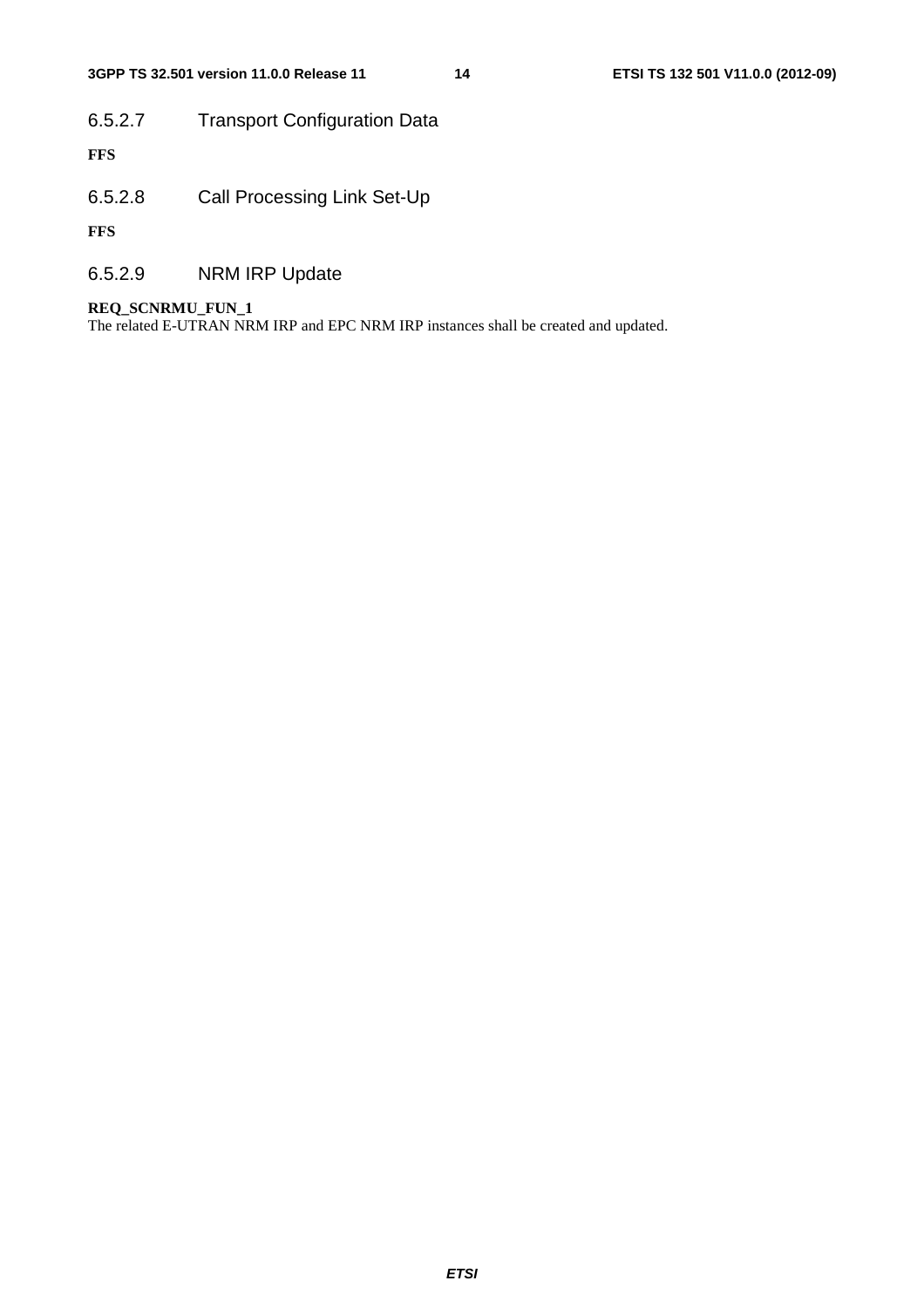# 7. Functions and Architecture

# 7.1 Self-Configuration Logical Architecture

The lines between the functional blocks do not indicate specific 3GPP interfaces.

For the abbreviations used, please see the headlines of chapter 4.



**Figure 7.1-1: Self-Configuration Logical Architecture**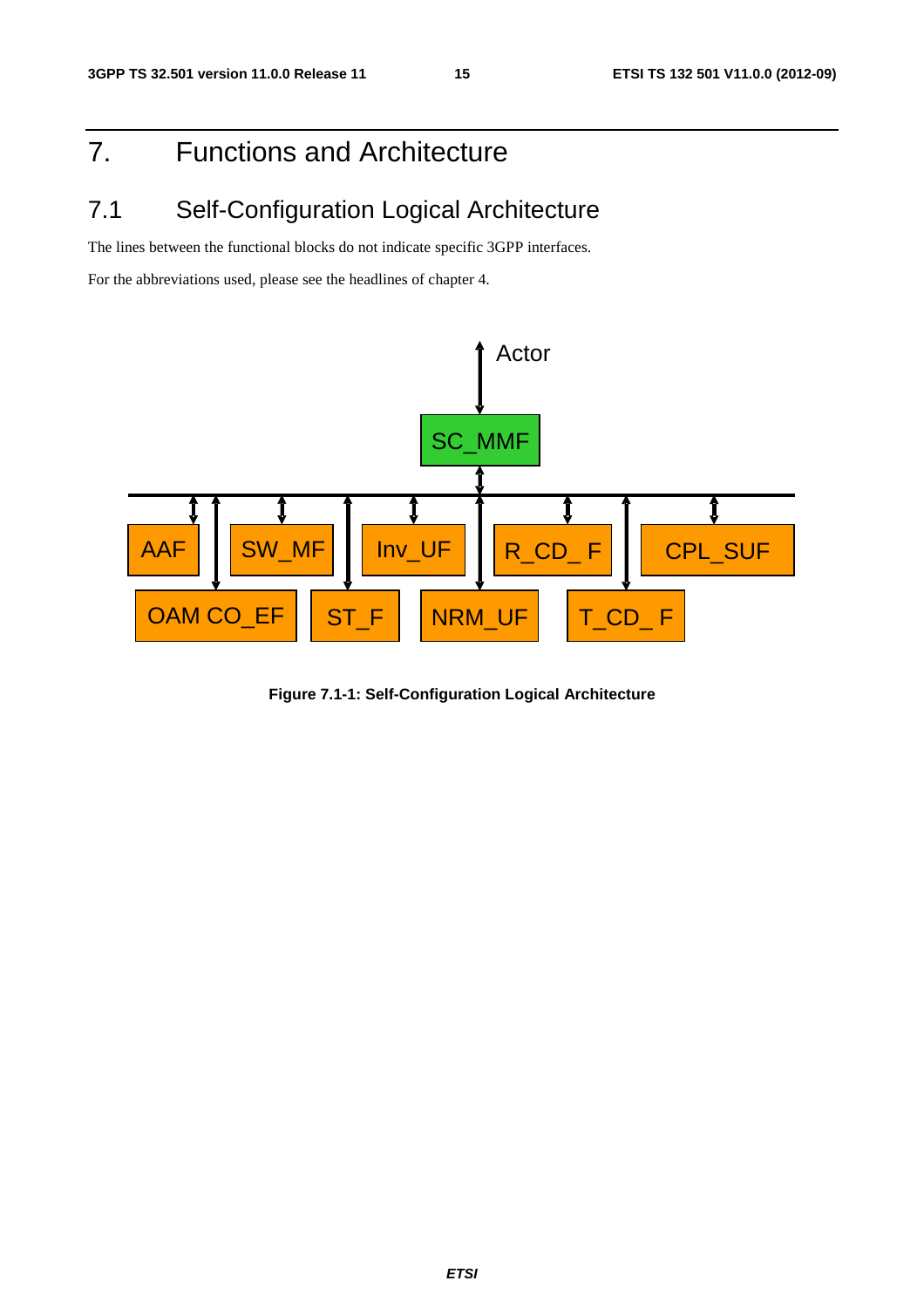# 7.2 Self-Configuration Reference Model

The SC\_MMF has a part located in the EM and a part located at the NM.

For the abbreviations used, please refer to Chapter 4.



**Figure 7.2-1: Self-Configuration Reference Model**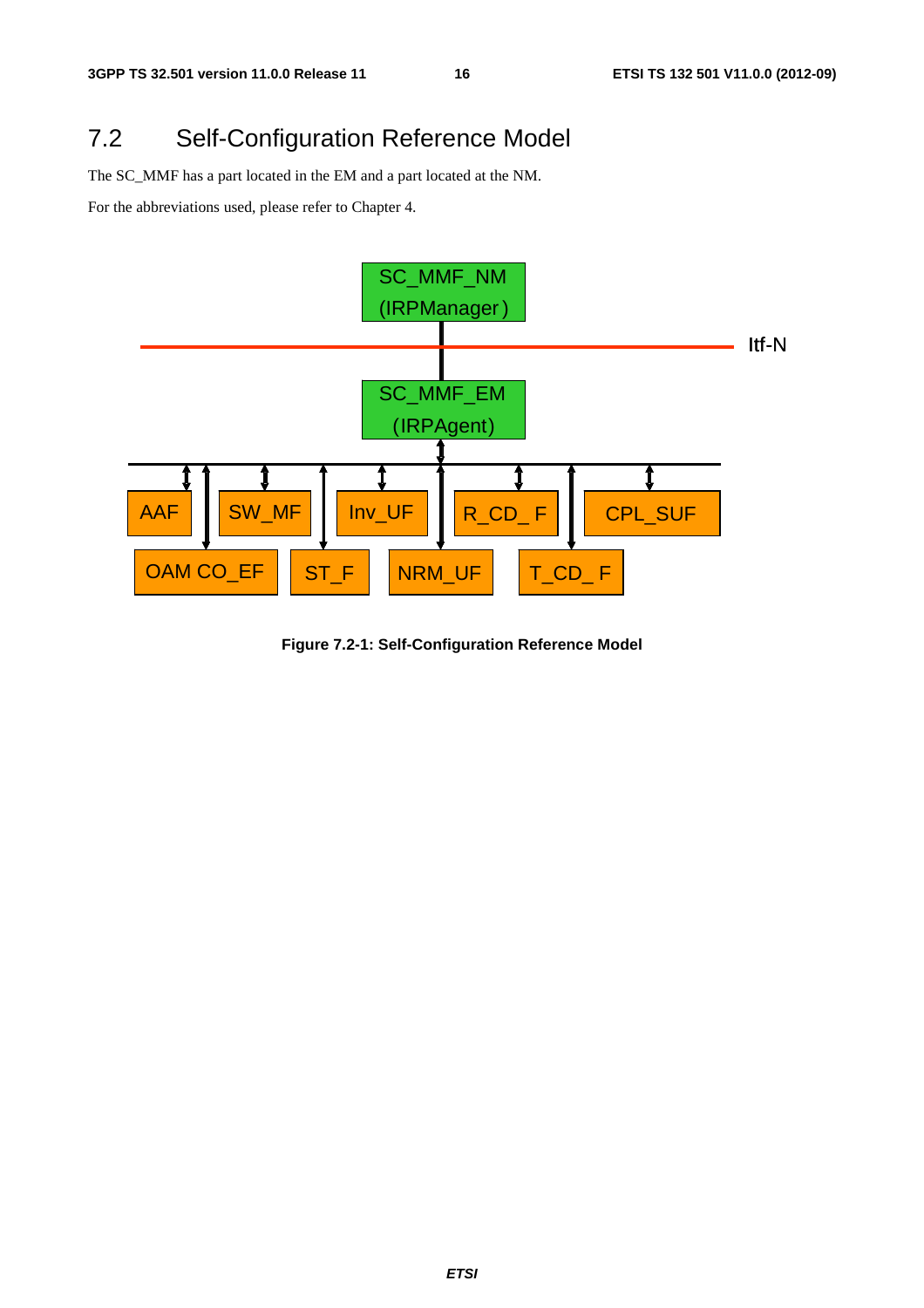# Annex A (informative): Change history

| <b>Change history</b> |              |                     |  |                |                                                           |              |                   |
|-----------------------|--------------|---------------------|--|----------------|-----------------------------------------------------------|--------------|-------------------|
| <b>Date</b>           | TSG#         | <b>TSG Doc. ICR</b> |  |                | Rev Subject/Comment                                       | <b>I</b> OId | <b>New</b>        |
| 2008-12               | SP-42        | SP-080713           |  | $\sim$         | Submitted to SA#42 information and approval               | 1.0.0        | 8.0.0             |
| 2009-09               | SP-45        | SP-090627 001       |  | $\overline{a}$ | Removal of inconsistency                                  | 8.0.0        | 9.0.0             |
| 2010-03               | <b>SP-47</b> | SP-100035 002       |  | <b>Let</b>     | Clarifying Editor"s Notes in TS 32.501                    | 9.0.0        | 9.1.0             |
| 2010-03               | <b>SP-47</b> | SP-100035 003       |  | $\sim$ $\sim$  | Introducing ARCF (Automatic Radio Configuration Function) | 9.0.0        | 9.1.0             |
| 2011-03               |              |                     |  |                | Update to Rel-10 version (MCC)                            | 9.1.0        | 10.0.0            |
| 2012-09               | SP-57        | SP-120645 004       |  |                | Clarification of eNodeB state after self-configuration    |              | $10.0.0$   11.0.0 |